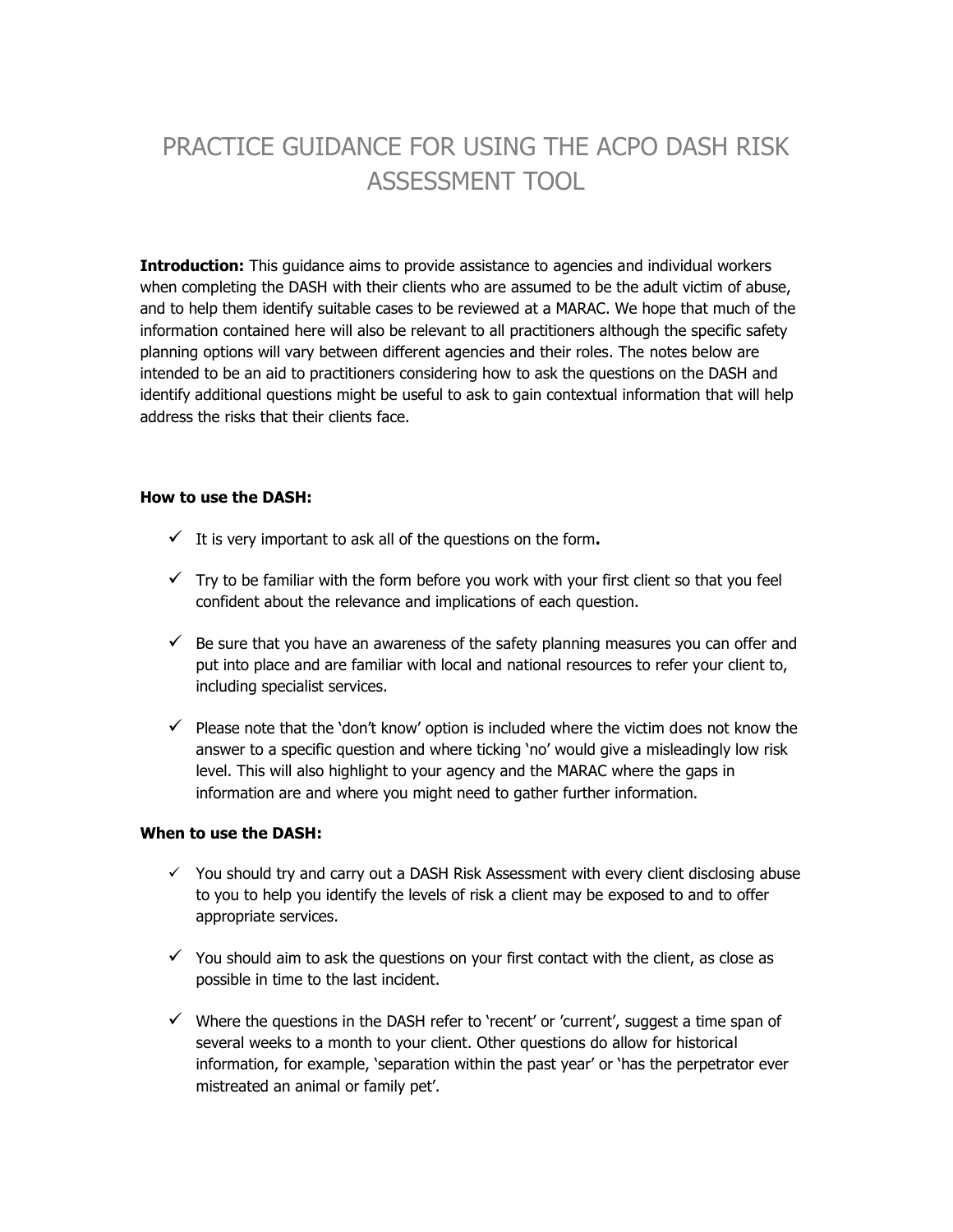$\checkmark$  In the questions relating to current/recent abuse, each practitioner will have to interpret what 'current' means in each case. However, in practice, the DASH will not easily apply to historical domestic abuse cases, i.e. if most of the abuse has ceased and client is need of general support not crisis services. (N.B. Current/recent abuse covers the spectrum of emotional/physical/financial/sexual and psychological abuse.)

#### **Who should the DASH be used with:**

- $\checkmark$  Normally the DASH will be completed with the adult victim of domestic abuse including stalking and 'honour'-based violence. However you may get specific information from other professionals such as the police and if so, please note this on the form.
- $\checkmark$  You should take great care in obtaining information from other family members without the express permission of your client, since in certain situations they can pose a threat themselves.

#### **The Evidence:**

- $\checkmark$  These indicators can be organised into factors relating to the behaviour and circumstances of the alleged perpetrator(s) and to the circumstances of the victim. Most of the available research evidence, upon which the following factors are based, is focused on male abusers and female victims in a current or previous intimate relationship.
- $\checkmark$  Generally these risk factors refer to the risk of further assault, although some are also linked to the risk of homicide. We have also highlighted factors linked to 'honour'-based violence which must **always** be taken extremely seriously.

#### **Introducing the DASH to your client:**

It is important to explain your confidentiality, information sharing and MARAC referral policies before beginning to ask these questions. This will create transparency and clarity for the client about how and when the information they disclose might be used and shared. You should ask your client to sign a form confirming that they understand and consent to these policies, if possible, or explain that, if they agree, you will sign on their behalf confirming they have understood and consented to the policy over the telephone.

Before you begin the DASH it may be useful to also gather:

- $\checkmark$  How much time the client has to talk to you;
- $\checkmark$  The safe contact details of the client in case the call is terminated or they have to leave in an emergency;
- $\checkmark$  Whether the perpetrator is around, due back or expected back at a certain time;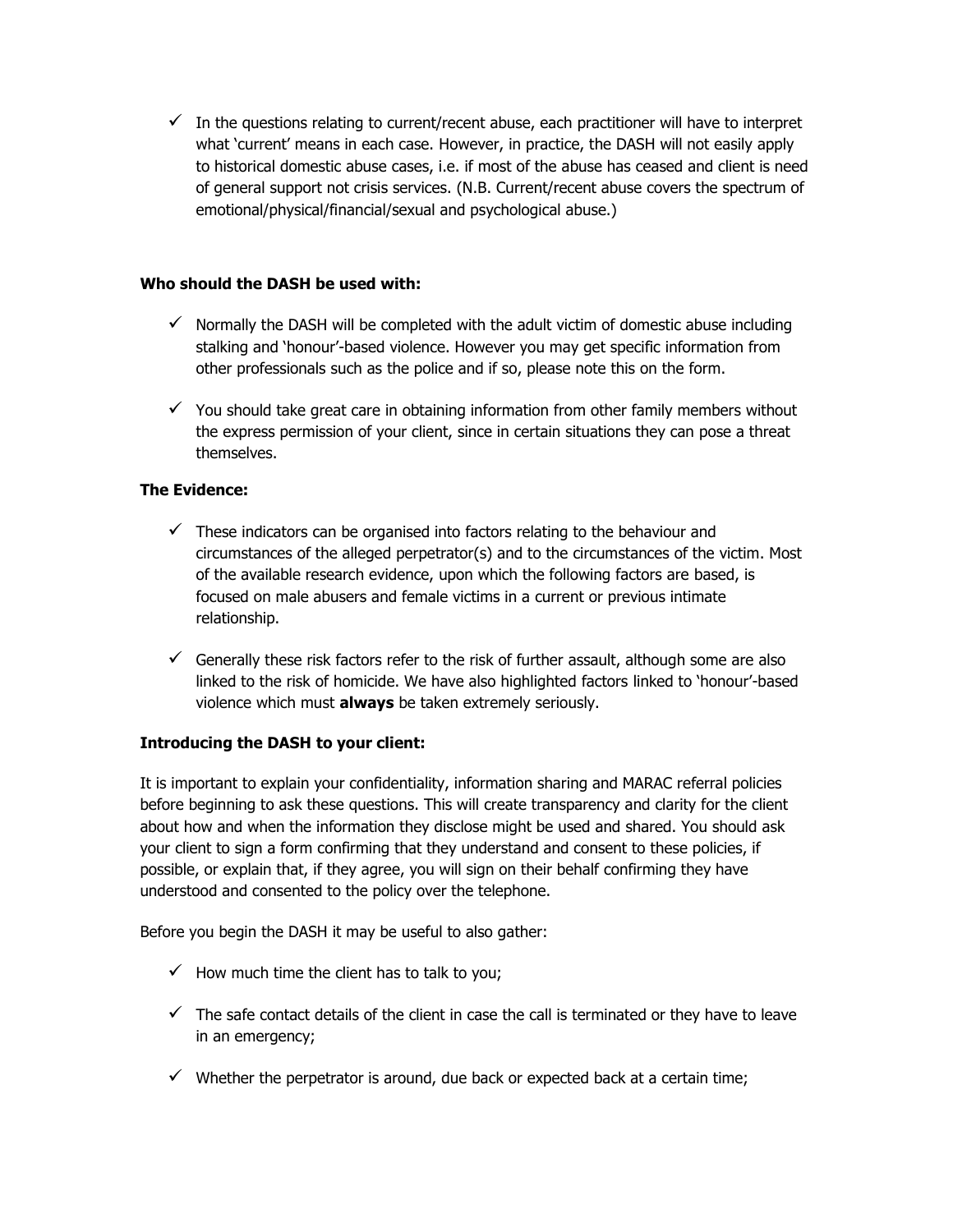- $\checkmark$  If this is a telephone call, whether it is safe for them to talk right now?
- $\checkmark$  Introduce the concept of risk to your client and explain why you are asking these questions.

You should also be aware that an LGBT person accessing services will have to disclose both domestic abuse and their sexual orientation or gender identity. Creating a safe and accessible environment where victims feel they can do this and using gender neutral terms such as partner/ex-partner is essential.

**How to use the practice guidance:** The practice guidance below is set out to follow the flow of the questions in the DASH and explains in turn the significance of the question, additional questions that might be posed and where relevant the research is linked to the specific risk factor.

**Note on use of language:** IDVAs will normally refer to the person who is referred to their service as 'clients'. The terms 'victim' and 'survivor' are often used by other agencies and in research. In this document we use the terms 'client' and 'victim' interchangeably depending on the context.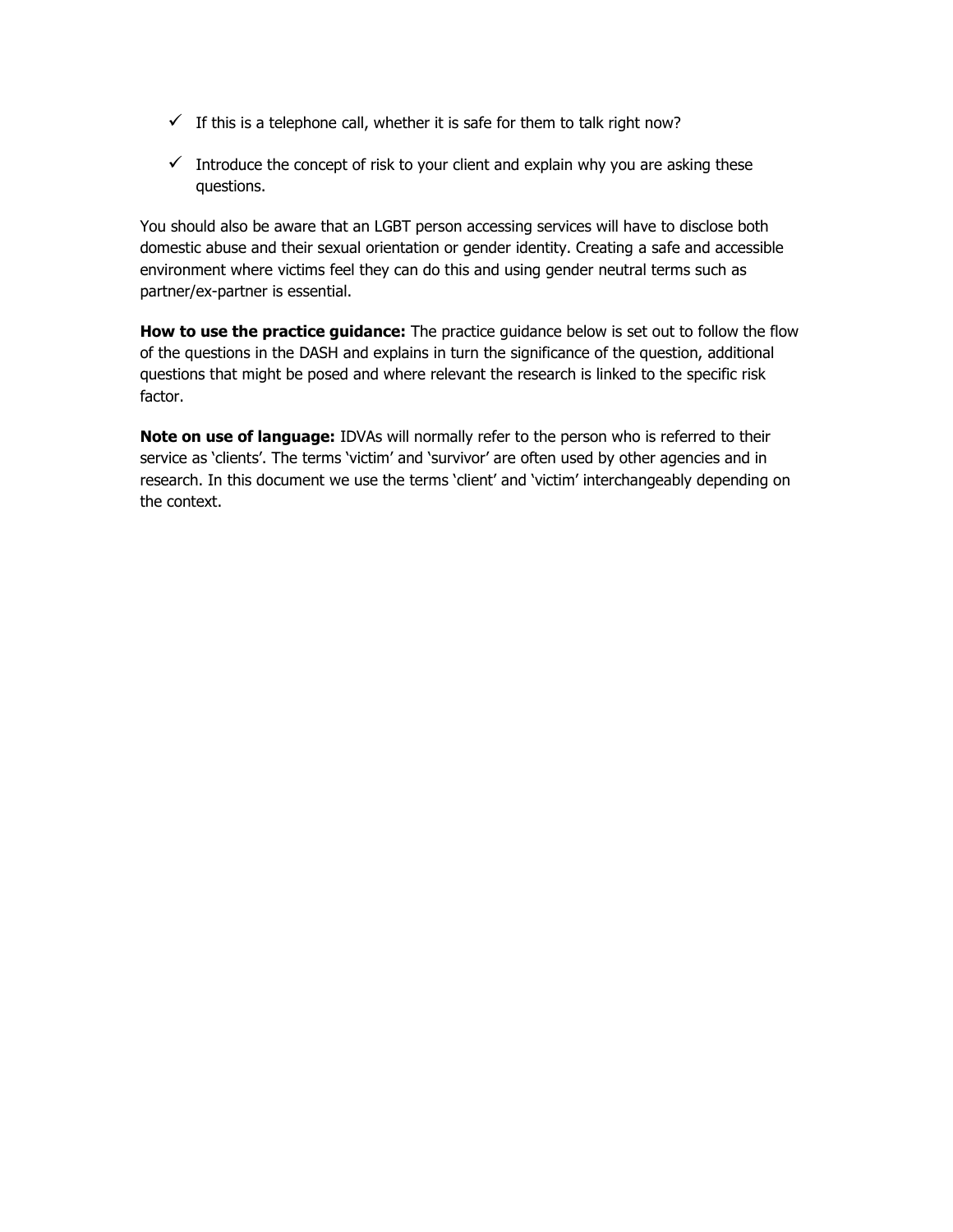## Step by Step Guide to Using the Checklist

#### **Q1. Has the current incident resulted in injury?**

**PRACTICE POINT:** It is important to understand the level of injury to identify if any current action needs to be taken:

- $\checkmark$  When did the incident occur?
- $\checkmark$  What injuries have been sustained?
- $\checkmark$  How does this compare to previous injuries? Establish what the worst injury and incident were.
- $\checkmark$  Does the victim need immediate medical attention?
- $\checkmark$  Has this incident been reported to the police?

#### **Q2. Are you very frightened? And Q3. What are you afraid of? Is it further injury or violence?**

**PRACTICE POINT:** We are trying to understand the fears of the victim in relation to what the perpetrator/s may do to them. It is important to understand:

- $\checkmark$  What is the victim frightened of?
- $\checkmark$  Who is the victim frightened of? It is important you identify who the perpetrator is. Note that in extended family violence there may be more than one perpetrator living within the home and who belongs to their wider family and community. It will also be useful to know where they live to build this into any risk management/safety plan.
- $\checkmark$  Who they are fearful for? (i.e. themselves/children/siblings/partners/parents.)
- $\checkmark$  What do they think the perpetrator may do? What do they think the perpetrator is capable of? This could be physical or sexual abuse or murder of them/children/siblings/partners/parents. It might include fear of being forced into an engagement or marriage or being abducted to another country. It is important to note if they are fearful as a result of persistent stalking and harassment from the perpetrator/their associates as this can be associated with homicide. For examples of severe stalking behaviours refer to the completed abuse grid at the end of this document. Document these fears carefully.
- $\checkmark$  LGBT clients may fear that the perpetrator will disclose their gender identity or sexual orientation to their friends, family, and colleagues.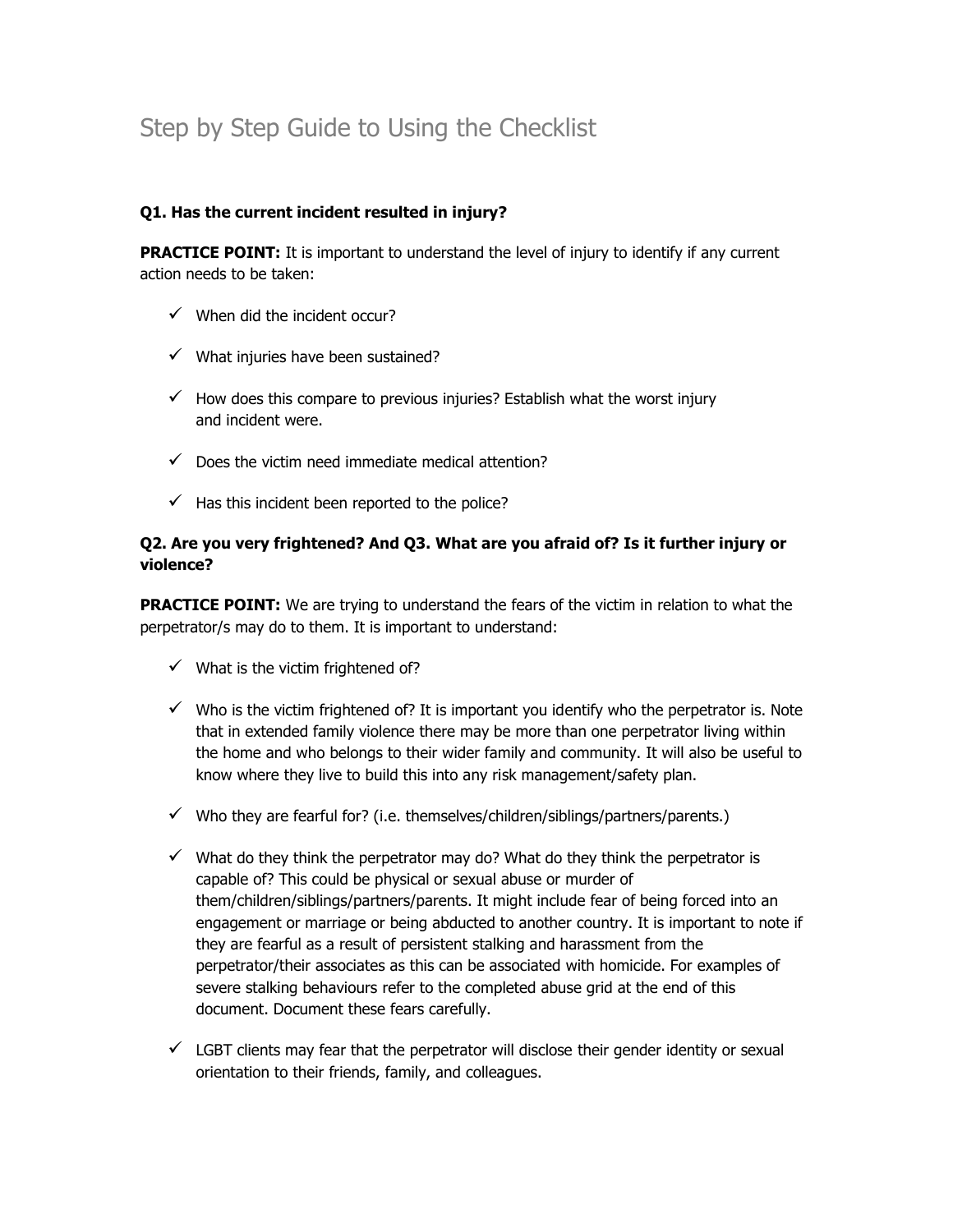It is important to listen carefully to the victims' perception of their safety and what it is the perpetrator may actually do. When victims are very frightened, when they report being afraid of further injury or violence, when they are afraid of being killed, and when they are afraid of their children being harmed, they are significantly more likely to experience additional violence, threats and emotional abuse (Robinson, 2006a).

The victim will have intimate knowledge of the perpetrator's capacity to harm her/him and significant others. In cases of 'honour'-based violence, they will understand the family dynamic and view of 'honour'-based systems. However, minimising the abuse and blaming the abuse on themselves is common among victims of domestic abuse and practitioners should be aware that sometimes victims may not acknowledge current threats or actions as giving them cause for concern. It is important to use your professional judgement, register your concerns with the victim and note this on the risk identification checklist and through the information sharing process at MARAC. Conversely, if the victim does express significant concern about their safety this should be taken seriously.

### **Q4. Do you feel isolated from family/friends i.e. does (name of abuser(s)…………) try to stop you from seeing friends/family/doctor or others?**

**PRACTICE POINT:** Perpetrators will often seek to isolate the victim from their normal support network of friends, family etc. In terms of safety planning, you will need to understand the extent of this isolation and whether there are any 'safe' ways to contact the victim. Some examples of isolation include:

- $\checkmark$  Dependence on the perpetrator through lack of financial resources; social or geographical separation from friends.
- $\checkmark$  No support networks.
- $\checkmark$  Kept away from support of agencies through threats by the perpetrator, for instance, that the services will take their children away or no one will believe them because they are crazy.

For victims who are particularly vulnerable or socially isolated you may also consider whether the abuse has a specific cultural or community context, for example:

- $\checkmark$  You may want to ask how this is affecting their attendance at college/work/other events. Does the person who they are frightened of stop them from attending outside activities? Are they prevented from leaving the home unaccompanied or being 'policed at home'?
- $\checkmark$  Are they concerned about upholding family 'honour'? Does the perpetrator say they have a cultural/religious responsibility to protect his privacy?
- $\checkmark$  Do they feel the extended family and community reinforce the abuse?
- $\checkmark$  Are they threatening to disclose your sexual orientation/gender identity to your friends/family/work?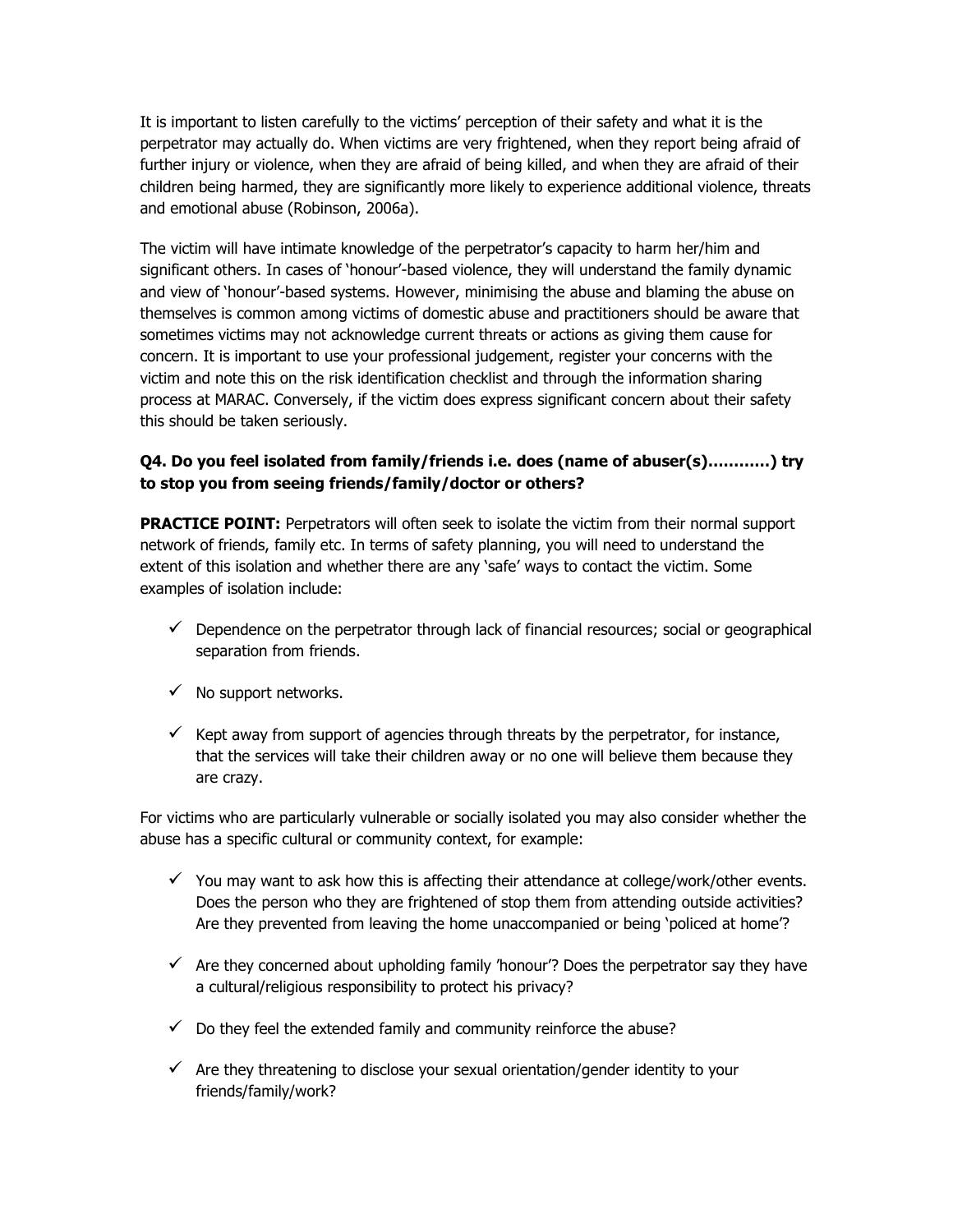It is important to note that within some communities and cultures isolation can be particularly acute and can be reinforced by the risk of forced marriage. The normal support network of siblings and parents may not be available and sexual assault, 'inappropriate relationships' and failed marriages are seen to dishonour not just the woman or girl but the family as well (Hayward 2000).

## **Q5. Are you feeling depressed or having suicidal thoughts?**

**PRACTICE POINT:** When working with suicidal clients we need to be able to assess the seriousness of their intent, as for some victims the only way they may see the abuse ending is by ending their life. Medical staff will talk about the difference between 'suicidal ideas' and 'suicidal intention'. Having suicidal thoughts is not uncommon when we are stressed, depressed or experiencing major traumas. They become significant when they change from ideas to plans (intent) to carry out the act.

Below are examples of important information you should consider gathering if the victim is feeling depressed and or suicidal:

- $\checkmark$  Has there been a previous suicide attempt?
- $\checkmark$  Is there sleep disruption?
- $\checkmark$  How definite does the victim's plan of suicide appear?
- $\checkmark$  Does the victim have a support network?
- $\checkmark$  Is there a history of severe alcohol or drug abuse?
- $\checkmark$  Is there a history of previous psychiatric treatment or hospitalisation?
- $\checkmark$  Is there an unwillingness to use resources and support systems?

Any client expressing suicidal ideas has to be taken very seriously. As the practitioner involved in the disclosures it will ultimately be your responsibility to share this information within your agency, at your MARAC and/or to a member of the primary health care team. You should encourage the victim to take the initiative and seek help themselves and to explain the importance of their engagement with the information sharing process.

It is important to ensure that you are clear about your own agency's crisis/safety plan which incorporates advice for working with suicidal clients. Do not wait until an emergency arises, familiarise yourself with the procedure before hand and the resources or referral routes available to your client.

#### **Q6. Have you separated or tried to separate from (………) within the past year?**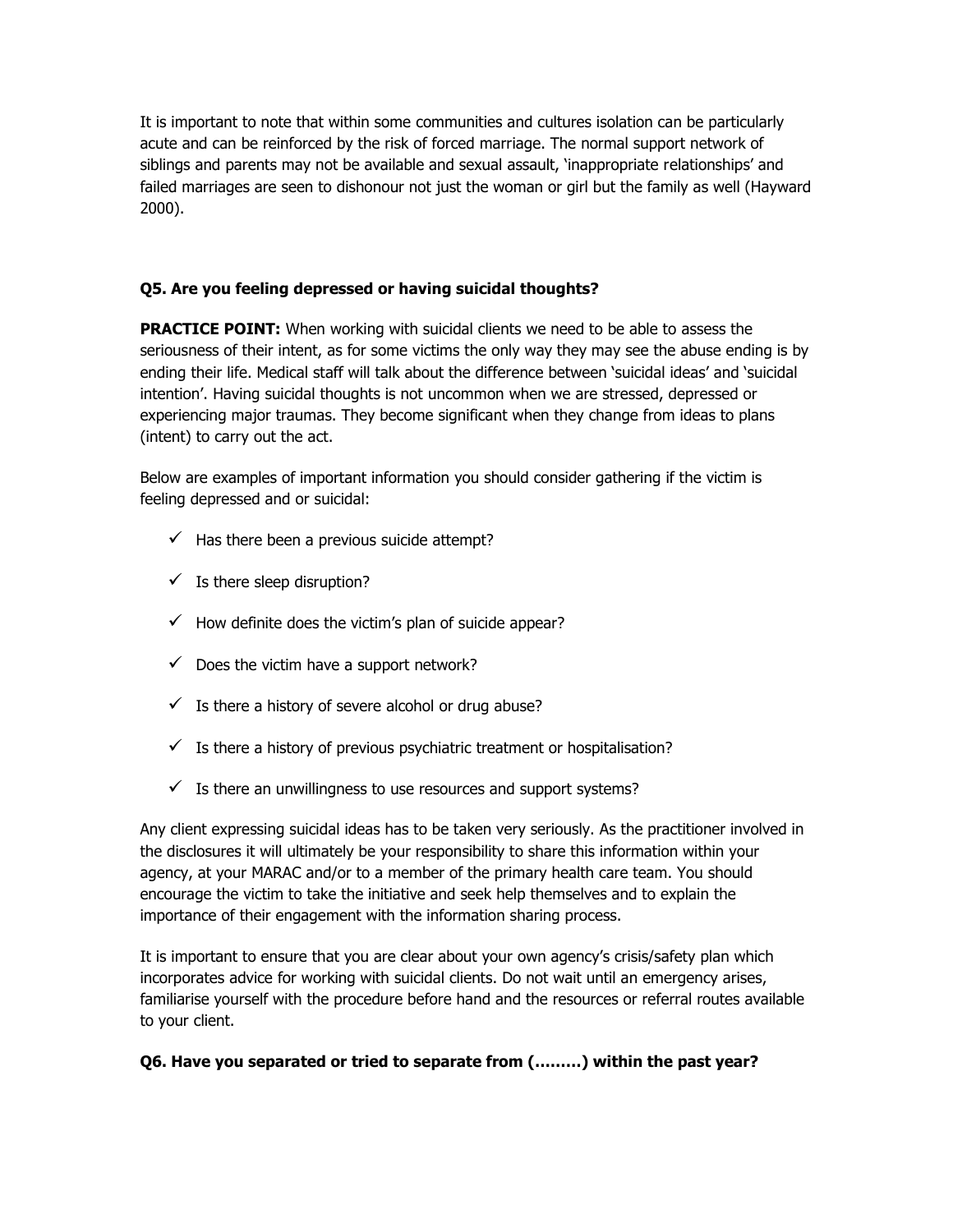**PRACTICE POINT:** Attempts to end a relationship are strongly linked to intimate partner homicide (Websdale 1999; Regan, Kelly, Morris and Dibb, 2007). It is therefore important that work is carried out to ensure that the victim can leave as safely as possible. You should explore with your client the different options for leaving, whether this is in an emergency or as part of a longer term plan. Research suggests that women are particularly at risk within the first two months of leaving an abusive relationship (Wilson and Daly, 1993; ACPO Findings from the Multiagency Domestic Violence Homicide Review Analysis, 2003). This reinforces the importance of offering your client support beyond the point of separation as this is when victims are particularly at risk of further violence/homicide and of thinking through the detail of any plan to separate safely. In cases of 'honour'-based violence, separation may be identified by the victim as an attempt to run away.

You may also want to probe for additional information which is linked to other questions on the checklist, for example:

- $\checkmark$  If the client has separated from the abuser, when was this?
- $\checkmark$  Is the client currently leaving or planning to leave?
- $\checkmark$  Does the abuser threaten what they may do if the client leaves? For example, does (.....) say things like 'if you were to ever leave me'?
- $\checkmark$  Is the client frightened by this? Is the client prevented from leaving due to family pressure or the threat of dishonour?
- $\checkmark$  Is the client prevented from leaving due to threats of being 'outed' to family/employer etc?
- $\checkmark$  Does the client's dependence on the perpetrator for physical care prevent escape?

In some cases, you may be approached by different individuals (family/friends etc) to try and find out information that would identify the whereabouts of the victim. It is important to maintain client confidentiality at all times and establish with the victim whom it is safe to talk to in order to avoid putting them at greater risk.

#### **Q7. Is there conflict over child contact?**

**PRACTICE POINTS:** One study found that more than three-quarters. of a sample of separated women suffered further abuse and harassment from their former partners and that child contact was a point of particular vulnerability for both the women and their children (Humphreys & Thiara, 2003). This has also been reiterated through research with IDVA projects confirming that harassment and stalking often continue post separation. Child contact is used by perpetrators to legitimise contact with ex-partners therefore, when considering the safety of the victim and children, it is important to discuss informal contact and family routines in order to identify when victims and their children may be at risk. You may want to find out:

 $\checkmark$  How many children they have and whether they are from this or previous relationships?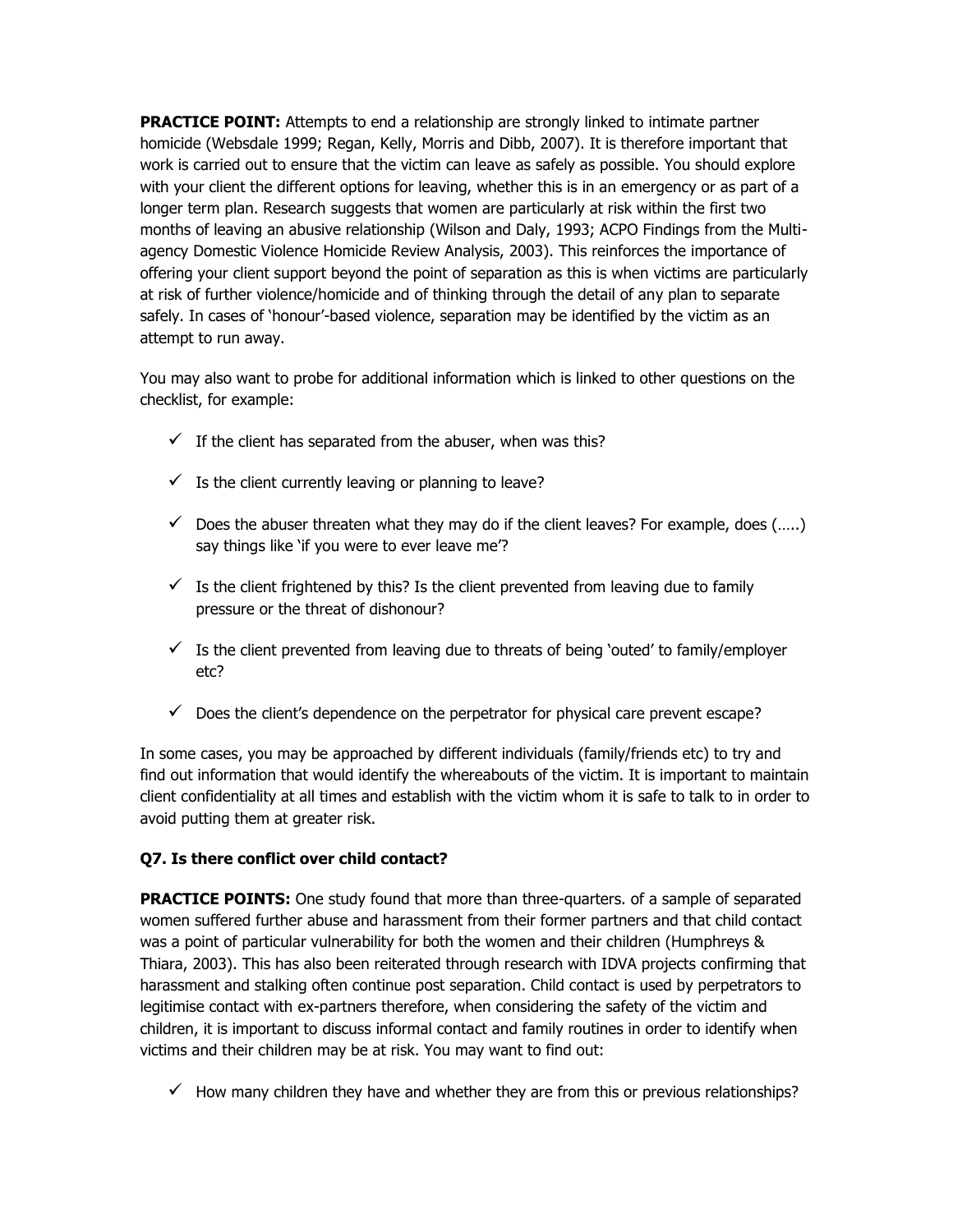- $\checkmark$  If the perpetrator has parental responsibility?
- $\checkmark$  If there is any formal (via solicitors/Children's Services) or informal regulation of child contact?
- $\checkmark$  Where the children go to school/after school activities. Does the perpetrator know this?
- $\checkmark$  Where they receive medical treatment? Does the perpetrator know this?
- $\checkmark$  If the perpetrator threatens to kidnap or harm the children?
- $\checkmark$  If they threaten to report the client to Children's Services or the family courts as being a 'bad mother' or threaten that the children will be removed from the client's care?
- $\checkmark$  If they threaten to send the children overseas or gain custody through other cultural/religious means?
- $\checkmark$  If they threaten to use the client's sexual orientation within the courts/Children's Services arena as a way to 'take the children'?

These are important pieces of information for your agency (and the MARAC) to include in safety/risk management plans so that they can be built into any criminal or civil sanctions such as bail conditions, restraining orders, non molestation/occupation orders and orders under the Children Act.

## **Q8. Does (……) constantly text, call, contact, follow, stalk or harass you? (Please expand to identify what and whether you believe that this is done deliberately to intimidate you? Consider the context and behaviour of what is being done)**

**PRACTICE POINTS:** Please ensure you ask the victim about the abuser's behaviour (remembering that there may be more than one perpetrator); if the victim feels they are being stalked ask them to clearly describe what happens. You may find it useful to ask whether there are certain patterns to the abuse, and to keep a log of incidents. This may become a useful form of evidence in criminal and civil proceedings. Stalking frequently occurs at the point of separation, but can also occur within an abusive relationship where the couple are still together. The following are additional high risk factors which may indicate future violence in cases of harassment and stalking:

- $\checkmark$  Pursuit of the victim during/after separation.
- $\checkmark$  Vandalising or destroying property.
- $\checkmark$  Turning up unannounced and/or loitering around the workplace/home/school.
- $\checkmark$  Following the victim or loitering near the victim.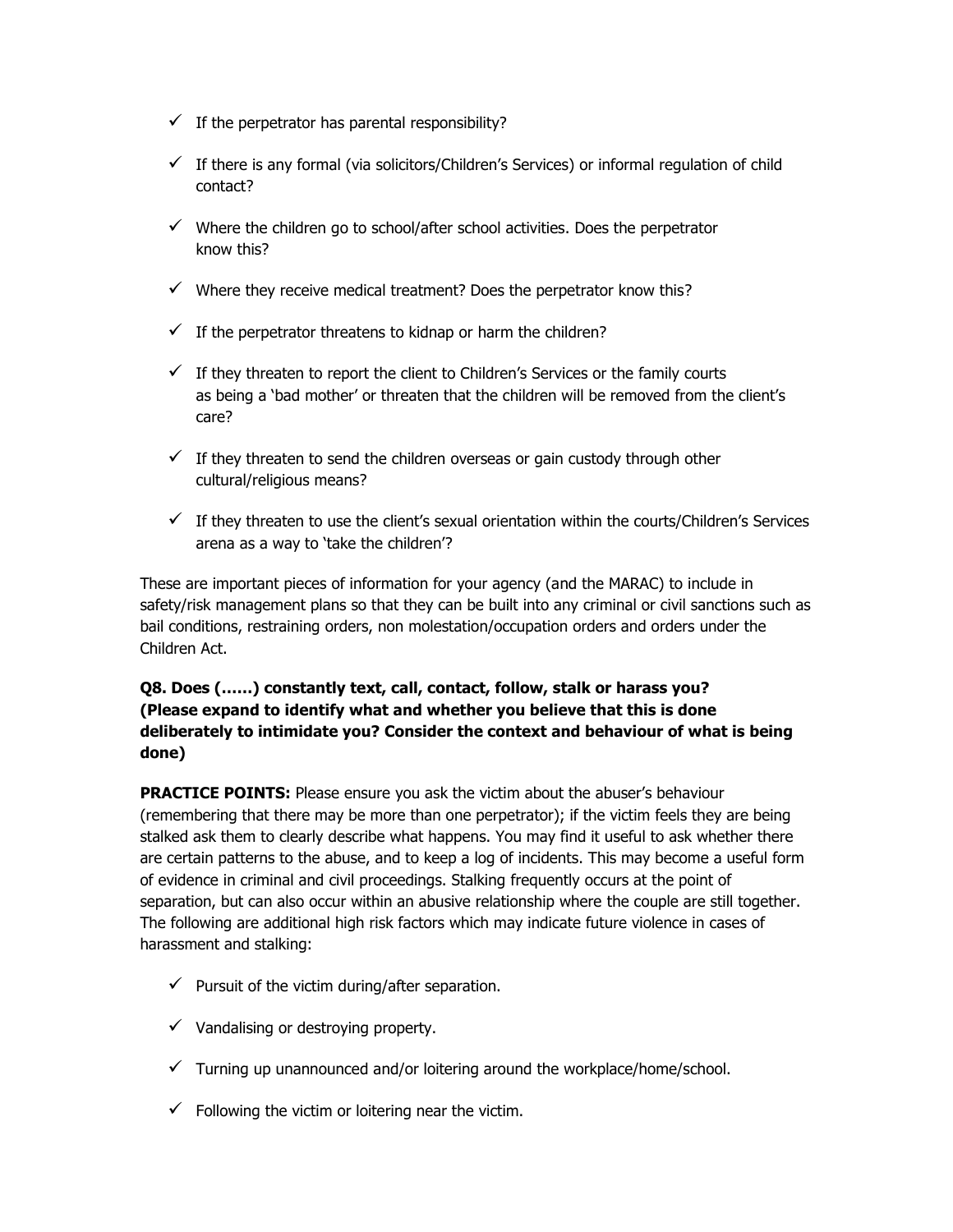- $\checkmark$  Threatening the victim and/or others with suicide, homicide or sexual violence e.g. 'if I can't have you nobody will'.
- $\checkmark$  Calling/texting/emailing continuously and obsessively.
- $\checkmark$  Sending letters/notes/items/'gifts'.
- $\checkmark$  Engaging others to help.
- $\checkmark$  Acting violently to anyone else during the stalking incident.
- $\checkmark$  Making contact around certain anniversaries', birthdays or dates.

Children of the relationship may also be used to permit harassment and stalking of your client. The perpetrator may obtain information or items from children that could place your client at risk, for example:

- $\checkmark$  Keys to the property.
- $\checkmark$  New addresses of work, school and home.

#### **Q9. Are you pregnant or have you recently had a baby (within the past 18 months)?**

**PRACTICE POINT:** If yes, note whether she is pregnant or has just given birth. The answers to the following questions will provide useful context:

- $\checkmark$  What is the estimated due date of the pregnancy?
- $\checkmark$  Does the perpetrator know of the pregnancy? Is it his child?
- $\checkmark$  Does the perpetrator target any attacks or abuse towards the client's stomach area?
- $\checkmark$  Do a midwife and other professionals involved know about the pregnancy and the domestic abuse?
- $\checkmark$  How does the client feel about being pregnant? Was this a planned pregnancy?

In many cases you may find that victims are unsure about continuing with a pregnancy. You should be prepared to discuss this with your client and be able to refer the victim to pregnancy advisory services so that all of their options can be explored. Some clients may describe that being pregnant keeps them safe from physical harm, as this is the only period when their partner does not physically abuse them. Using the supplementary information gathered about the pregnancy you should consider establishing a safety plan for the birth and for after the baby is born. Violence towards a pregnant woman can also represent abuse to an unborn child. Unborn children can become the subject of child protection procedures. Your service will need to consider when it is appropriate to refer such situations to Children's Services.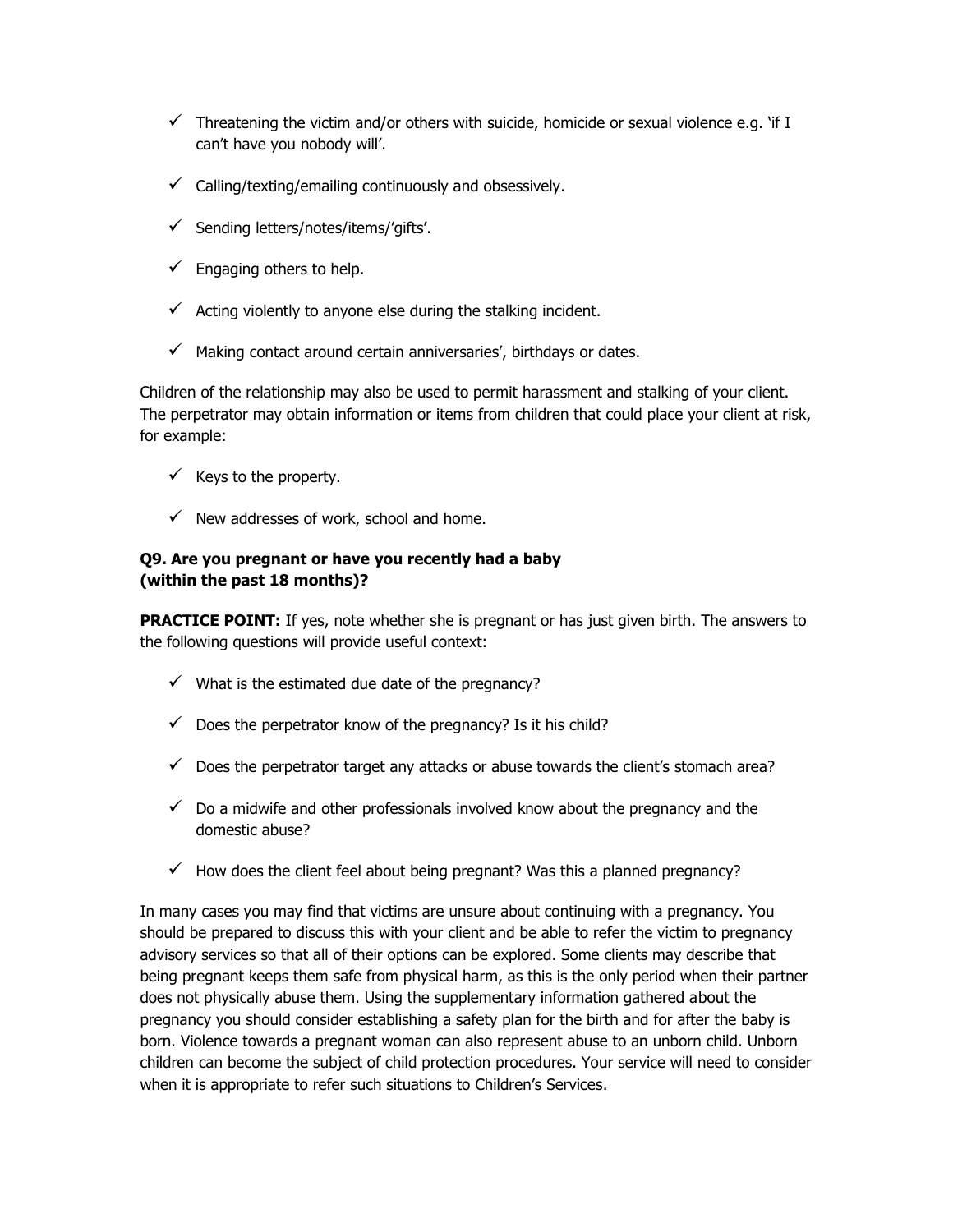### **Q10. Are there any children, step children that aren't (..........) in the household? Or are there other dependants in the household (i.e. older relatives)?**

The presence of children increases the risk of domestic violence for women (Walby and Allen 2004). There is a significant association between risk and the number of children in a household, the greater the number the higher the risk (Barnish 2004, Sidebotham and Heron 2006, Hindley, Ramchandani and Jones 2006). You may wish to consider how the presence of children impacts on the women's ability to use safety strategies and increases her dependence on the abuser.

The presence of step children in particular increases the risk to both the child and the woman. (Garcia and Soria 2007, Brewer and Paulsen 1999, and Cavanagh et al 2007). If step children (not the biological children of the abuser) are present it is worth exploring the following questions and considering a referral to Children's Services.

- $\checkmark$  What is the quality of the relationship between the abuser and step child?
- $\checkmark$  Has there been abusive behaviour from the abuser towards the step child?

Clearly, young children are extremely vulnerable in situations of domestic abuse and consideration must be given both to the risks that they face and the risks to the mother. The London Safeguarding Children Board Procedures state that any single incident of domestic violence towards a mother of a baby under 12 months old (whether the child is present or not) should require a professional to make a referral to the local authority children's social care while other research suggests that children under 18 months of age are the most vulnerable in these situations.

Elder abuse, like other types of domestic abuse, is complex. Generally a combination of psychological, social and economic factors, along with the mental and physical condition of the victim and the offender, contribute to the occurrence of elder abuse. Types of abuses tend to be paid cares 931%) – usually associated with physical abuse and neglect and family members or relatives (47%) usually associated with psychological and financial abuse (House of Commons 2004). The risk factors associated with elder abuse are (WHO, 2002):

- **√** Cognitive or physical impairment
- **√** Shared living arrangements
- **√** Social Isolation
- **√** Abuser dependency
- **√** Refusal of outside services, and:
- **√** History of family violence

## **Q11. Has (.......) ever hurt the child(ren)? And Q12. Has (.......) ever threatened to hurt or kill the child(ren)?**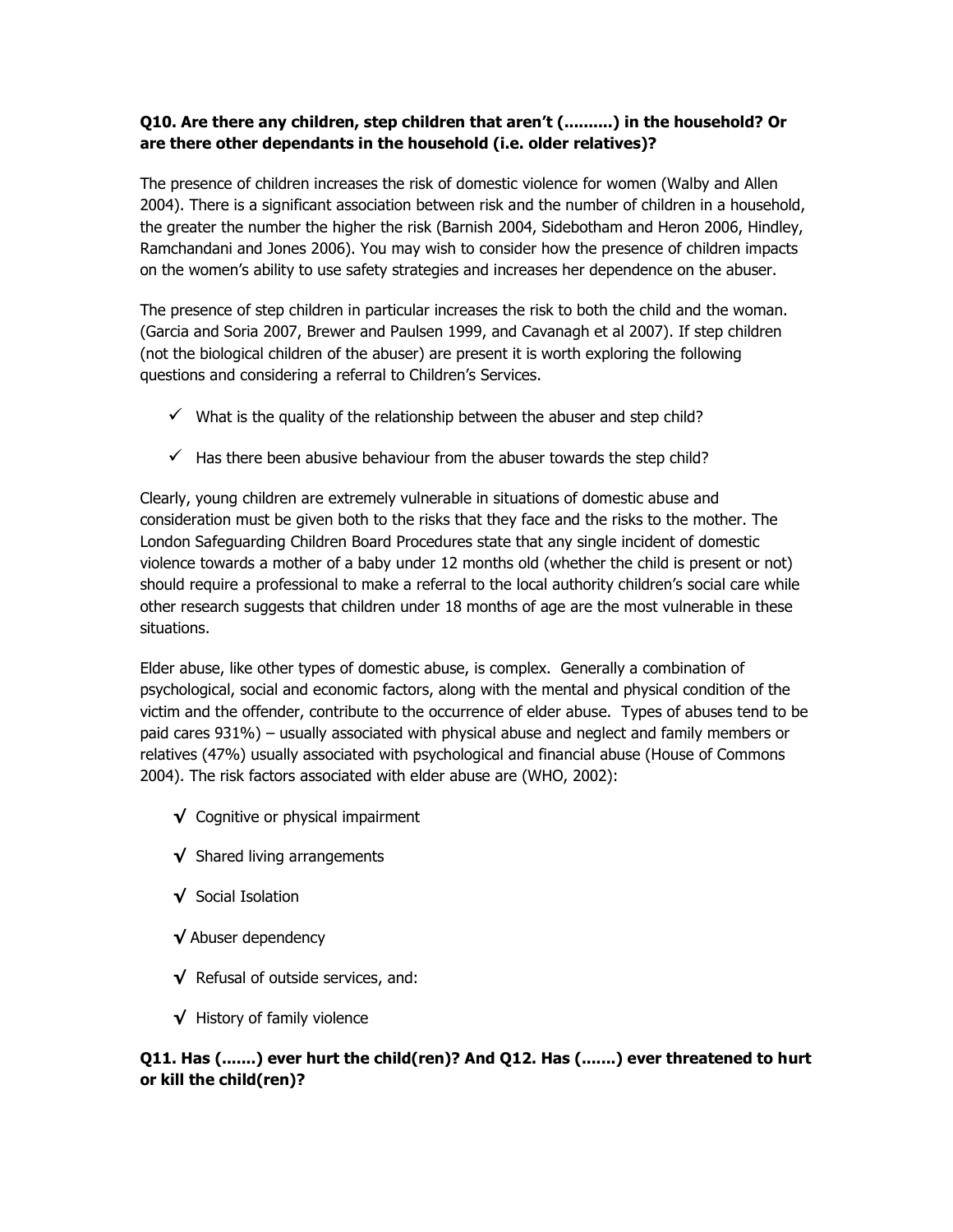It is also important to note whether the child(ren) have witnessed or heard the abuse. There is compelling evidence that both domestic violence and child abuse can occur in the same family. Child abuse can therefore act as an indicator of domestic violence in the family and vice versa. Websdale (1999) outlines three antecedents to child homicide: prior history of child abuse; prior agency contact; a history of adult domestic violence in the family. In a recent analysis of Serious Case Reviews of child deaths, one of the commonly reoccurring features was the existence of domestic violence (Department of Health, 2002). The presence of children increases the risk of domestic violence to women (Walby and Allen 2004).

A credible threat of violent death to the victim or the child(ren) can very effectively control people and some may carry out the threat. Evidence from Serious Case Reviews suggests that such threats to estranged partners and their child(ren) by the abuser are often acted upon and should be taken seriously, particularly during contact or residence disputes.

## **Q13. Is the abuse happening more often? And Q14. Is the abuse getting worse?**

**PRACTICE POINT:** Previous domestic violence is the most effective indicator that further domestic violence will occur. 35% of households have a second incident within five weeks of the first (Walby and Myhill, 2000). In cases of 'honour'-based violence, previous family history including towards siblings can be very relevant. To help your client answer this question you may need to follow this up by asking:

- $\checkmark$  When was the last incident?
- $\checkmark$  How many have there been in the last twelve months? Are they happening more often?
- $\checkmark$  Is this incident worse than the last incident? If so how?

These questions may deliver a more specific, tangible answer for you to develop a risk management plan. You might suggest that your client keeps a diary or log of incidents to help document the escalation in frequency and severity.

## **Q15. Does (…….) try to control everything you do and/or are they excessively jealous? (In terms of relationships, who you see, being 'policed at home', telling you what to wear for example. Consider 'honour'-based violence and stalking and specify the behaviour.)**

**PRACTICE POINT:** Recent research (Regan, Kelly, Morris and Dibb 2007) has highlighted the importance of coercive control and jealous surveillance as important indicators of risk. Some of this information from this question may overlap with the earlier question about isolation. The following prompts may be useful:

- $\checkmark$  If the perpetrator(s) is controlling, what do they do? Examples of controlling behaviour may include:
	- Being made to account for time and whereabouts.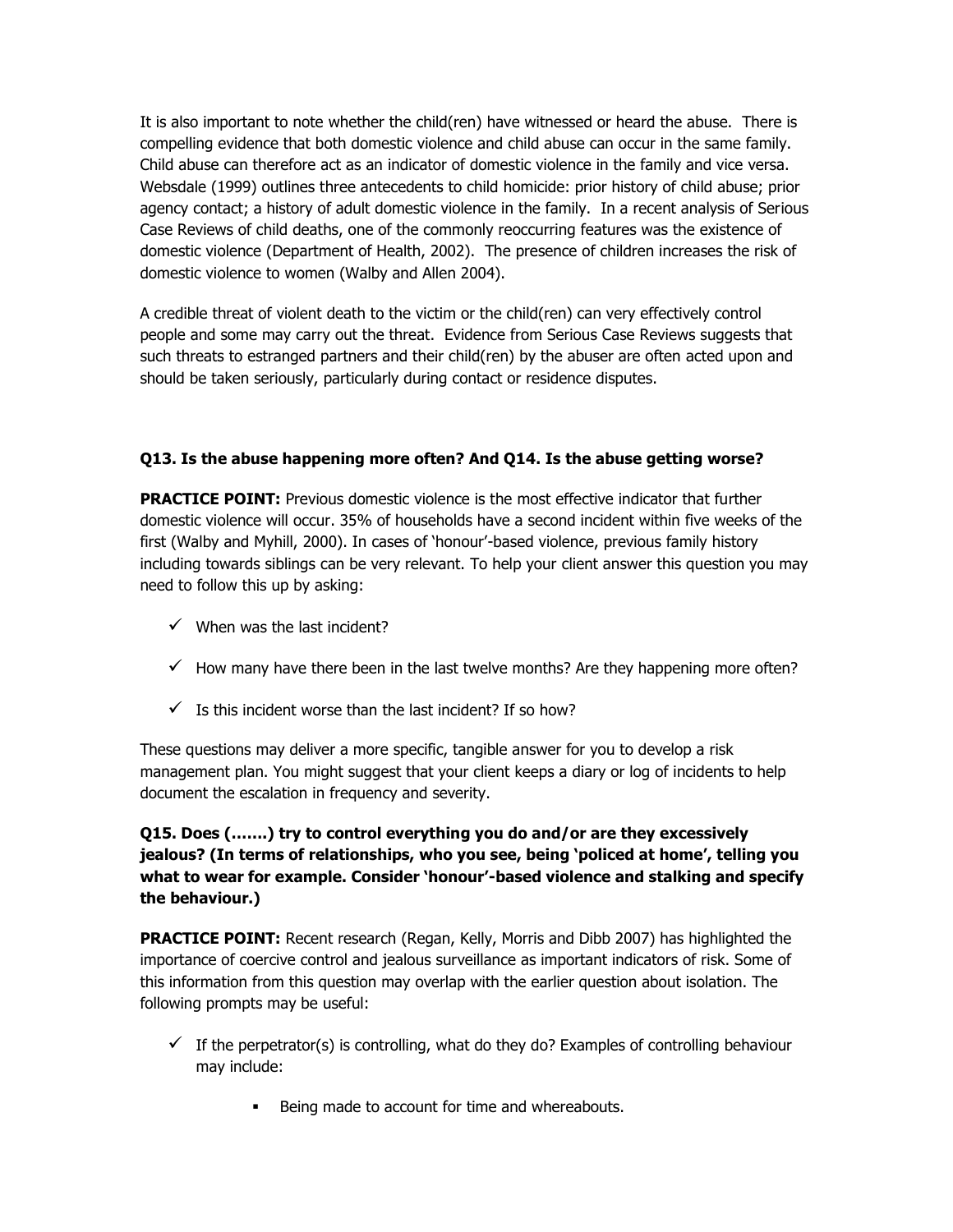- Isolation from friends and family.
- Interception of mail/telephone calls.
- **Accusations of infidelity.**
- Being prevented from taking medication.
- Extreme dominance.
- Being prevented from leaving the house.
- Making threats that children will be removed if victim reports.
- **Extreme jealousy, e.g. "if I can't have you no one else can".**
- Use of the victim's religion to control.
- $\checkmark$  Do they ask anyone else to carry this out for them? For example other family members or friends.
- $\checkmark$  Consider 'honour'-based violence a victim may not have 'usual' freedom of choice, may be heavily 'policed' at home or unable to leave the home address except under escort or children may be used to control the victim's behaviour. There may be certain behaviours that would be deemed unacceptable in a particular community and that could trigger serious harm or homicide.
- $\checkmark$  Have they been abusive to others, for e.g. new partner/ex-partner, other family members and work colleagues?
- $\checkmark$  Consider how the perpetrator may use someone's sexual orientation or gender identity to control and abuse them (e.g. saying they deserve the abuse because they are LGB or T or that no-one will help them or believe them or that they will disclose their sexual orientation or gender identity to their friends, family, colleagues); They may also question the victim's gender identity or sexual orientation and make them feel guilty or ashamed.

If you are a professional who comes into contact with the perpetrator, consider how they might try to control you too.

Once you have identified the extent of control the perpetrator has over the victim you should then move to identify windows of opportunity to talk or meet with the victim in the future.

#### **Q16. Has (……..) ever used weapons or objects to hurt you?**

**PRACTICE POINT:** Supplementary questions may cover:

 $\checkmark$  Has this last incident involved the use of any weapons?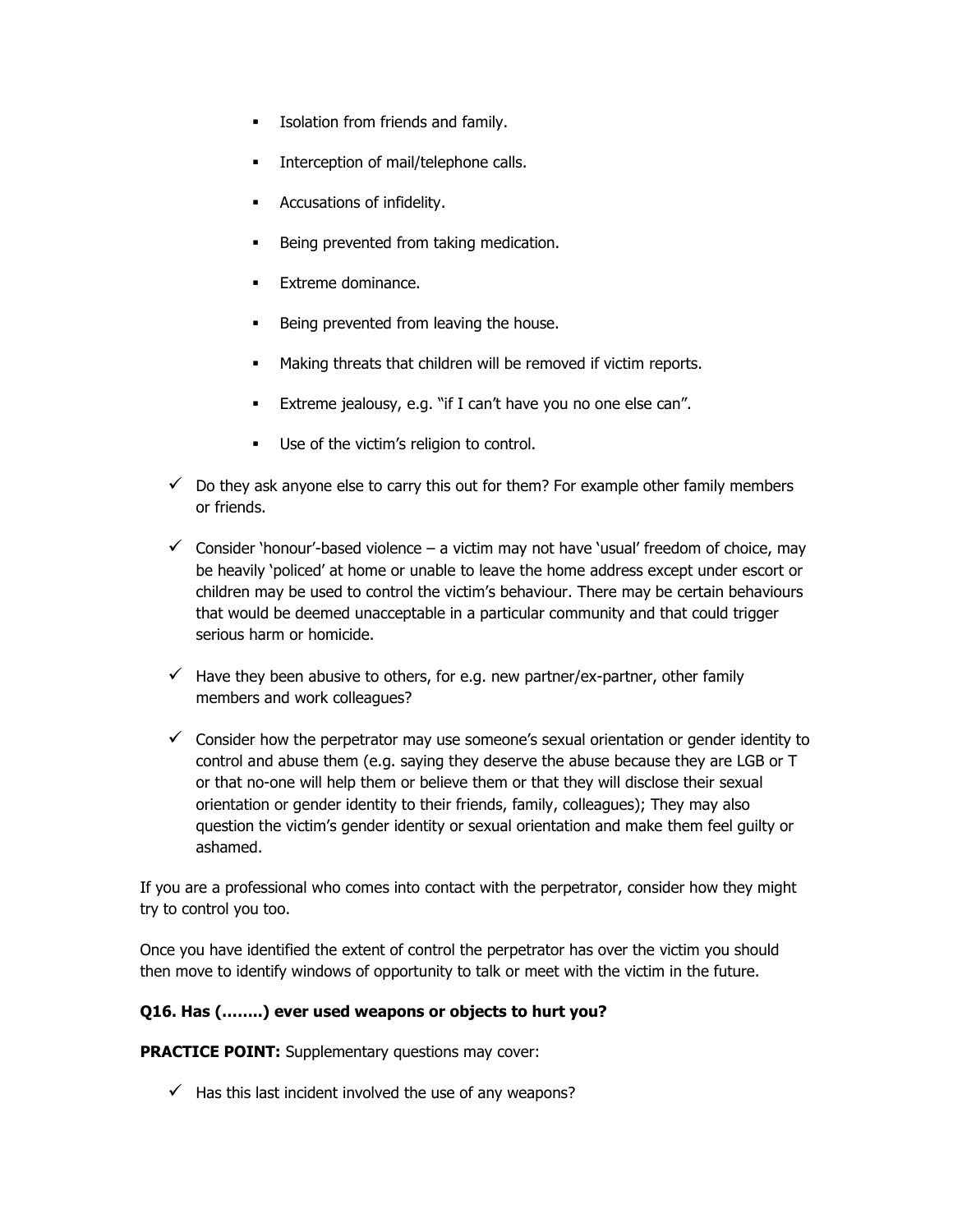- $\checkmark$  Does the perpetrator have access to weapons through friends/acquaintances/employment?
- $\checkmark$  Does the perpetrator have military or martial arts training?
- $\checkmark$  Does this significantly concern either the client or the IDVA?

It may be useful to include examples of 'objects' that can be used as weapons so that clients can relate the question to their situation. Thus, the question aims to cover not just weapons such as knives or guns but also household objects which may be used as weapons, for example:

- $\checkmark$  Towel rails.
- $\checkmark$  Ashtrays.
- $\checkmark$  Children's toys.
- $\checkmark$  Family pets.

This information is useful to identify both risks to the victim and risks to other professionals attending the home or working with the perpetrator. You will need to consider notifying the police and any relevant professionals who may attend the home. If this case is referred to MARAC it is something you should prompt professionals to log within their own agencies for any staff attending the home.

#### **Q17. Has (……) ever threatened to kill you or someone else and did you believe them?**

**PRACTICE POINT:** It may be useful to ask additional questions:

- $\checkmark$  Who is threatening to kill the client? The threat may be from many members of the family, extended family or community in 'honour' cultures.
- $\checkmark$  What threats does the perpetrator make? How do they threaten to kill the client or others?
- $\checkmark$  Who else have they threatened to kill, (i.e. children, partners, pets etc.)?
- $\checkmark$  Who else have they told that they intend to kill the client or others? Sometimes such threats are made to third parties including police and probation officers.

It is important not to minimise the threat that a victim discloses to you. Some victims may minimise the threats to kill but in those circumstances it is important to assess whether the victim is genuinely frightened by the threats as in question two.

If the victim is considering reporting these threats to the police it is important to manage their expectations about what action the police may be able to take. As a service you may need to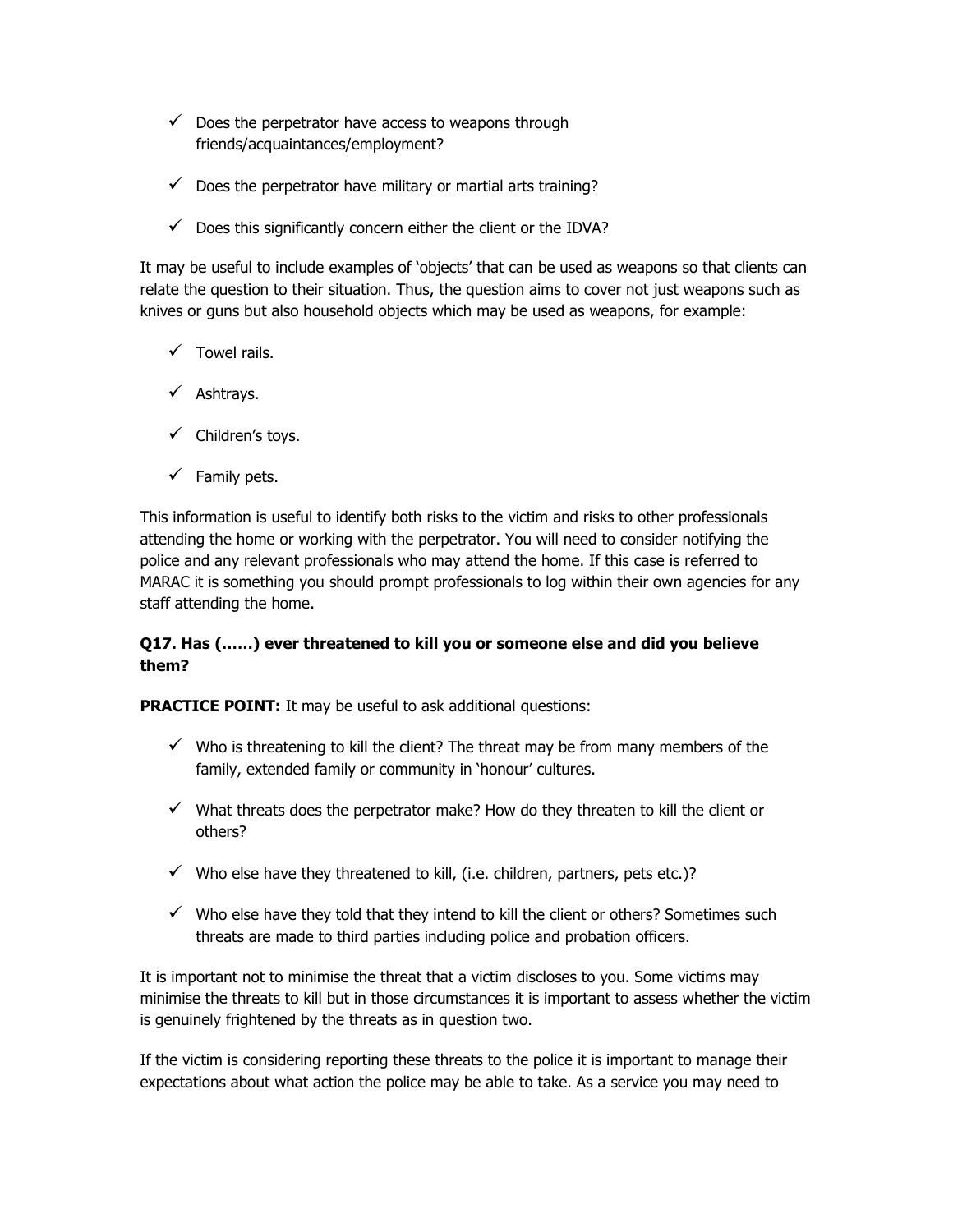discuss with your local Community Safety Unit/Domestic Violence Unit/Public Protection Unit what evidence they may require to substantiate a charge of threats to kill.

## **Q.18. Has (………) ever attempted to strangle/choke/suffocate/drown you?**

**PRACTICE POINT:** It may be useful to ask additional questions to assess the seriousness of this risk:

- $\checkmark$  When did they attempt to strangle/choke/suffocate/drown you?
- $\checkmark$  What did they do? (Did they use implements i.e. shoe laces or use their hands?)
- $\checkmark$  How often do they do this?
- $\checkmark$  Did you/do you lose consciousness?

Any such attempts should be taken very seriously.

**Q19. Does (……) do or say things of a sexual nature that make you** feel bad or that physically hurt you or someone else? (If someone else, specify who.)

**PRACTICE POINT:** This may appear a difficult question to ask a victim especially if this is the first conversation you have had. You may find it helpful to frame the question for example:

 $\checkmark$  Many clients I have talked to in the past have talked to me about their partner/ex partner doing or saying things of a sexual nature that made them feel bad or that physically hurt them. Has this ever happened to you?

If they say yes, you may then wish to use the following prompts for more detail:

- $\checkmark$  What took place? It is important to be aware that rape, sexual abuse and intimidation are not always identified as such by the victim. Thus, it is important as a practitioner that you are able to talk to your client about the range of sexual abuse they may be experiencing for example:
	- **Intimidation and pressure to have sexual intercourse including use of** weapons.
	- Use of sexual insults.
	- Unwanted sexual touching including use of objects.
	- Inflicting pain during sex.
	- Sexual abuse of children.
	- Exposing children and/or client to pornographic material.
	- Refusal to use contraception or have safe sex.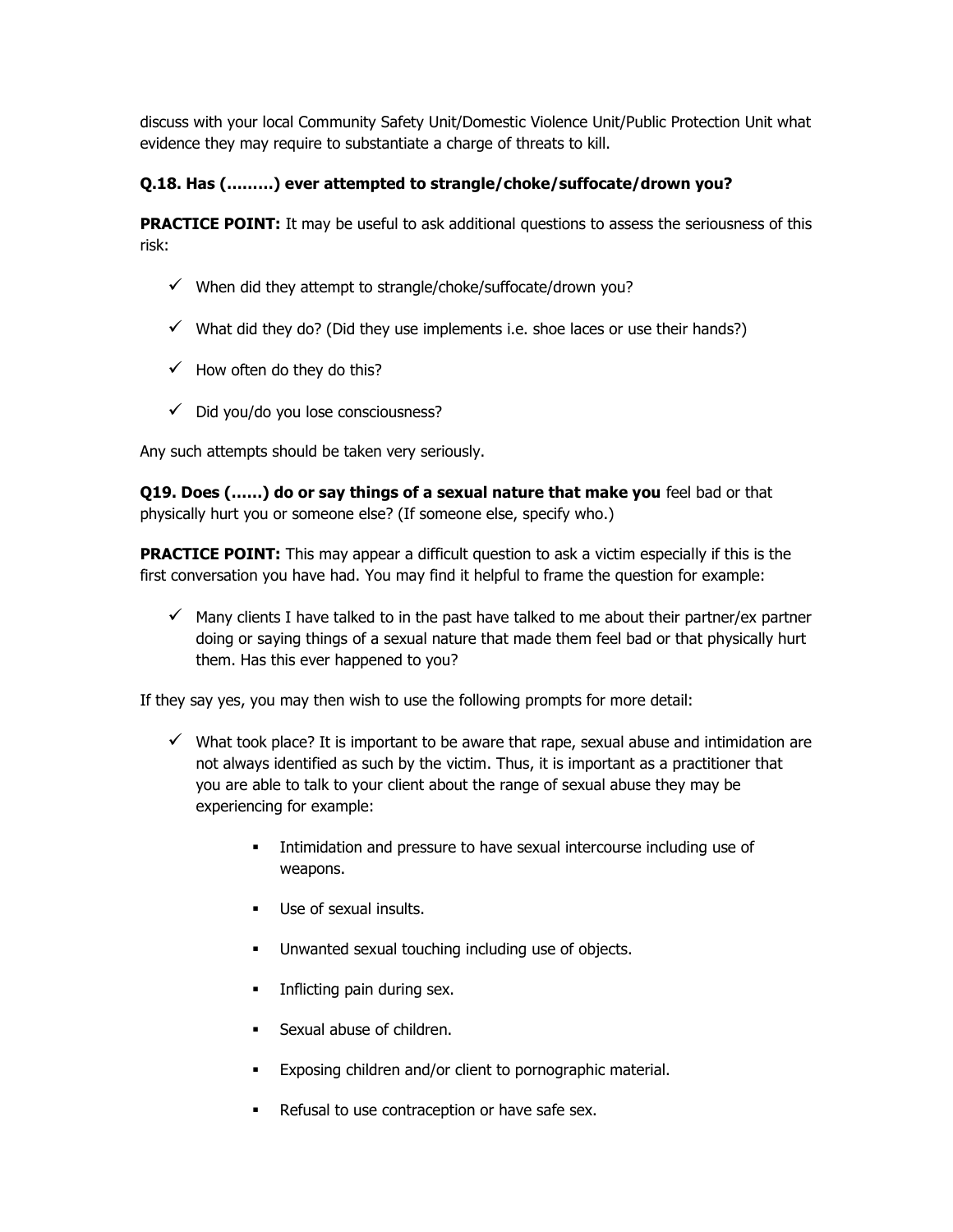- **Exploiting the victim through the taking of photographs and videos;** threatening to expose them to friends/family/colleagues with this material.
- Forcing the victim to have sexual intercourse with other people or into prostitution.
- $\checkmark$  Once you have identified what type of sexual abuse is being perpetrated against them, it is useful to know:
- $\checkmark$  When did this happen? How often does this happen?
- $\checkmark$  What did they do?
- $\checkmark$  Did you talk to anyone or report this to the police or seek medical attention?
- $\checkmark$  Have they done this to anyone else for e.g. children or a previous partner?
- $\checkmark$  Is the client concerned about any sexually transmitted diseases or pregnancy as a result of the attacks?

If there has been a recent attack then you can offer the services of the local SARC/A&E/Police for further medical or legal investigation.

#### **Q20. Is there any other person who has threatened you or whom you are afraid of? (If yes, please specify who and why. Consider extended family if HBV.)**

The client may also have been threatened by someone else and/or appear much more frightened than you might expect. They may cite instances of behaviour that would be quite acceptable in one culture, but not in theirs. Examples of this in relation to 'honour'-based violence might include:

- $\checkmark$  Smoking in public.
- $\checkmark$  Inappropriate make up or dress.
- $\checkmark$  Truanting.
- $\checkmark$  A relationship not being approved of by family and/or community.
- $\checkmark$  Rejection of religion or religious instruction.
- $\checkmark$  Rejection of an arranged marriage.
- $\checkmark$  Pre-marital conflict or pre-marital or extra marital affair.
- $\checkmark$  Reporting domestic abuse.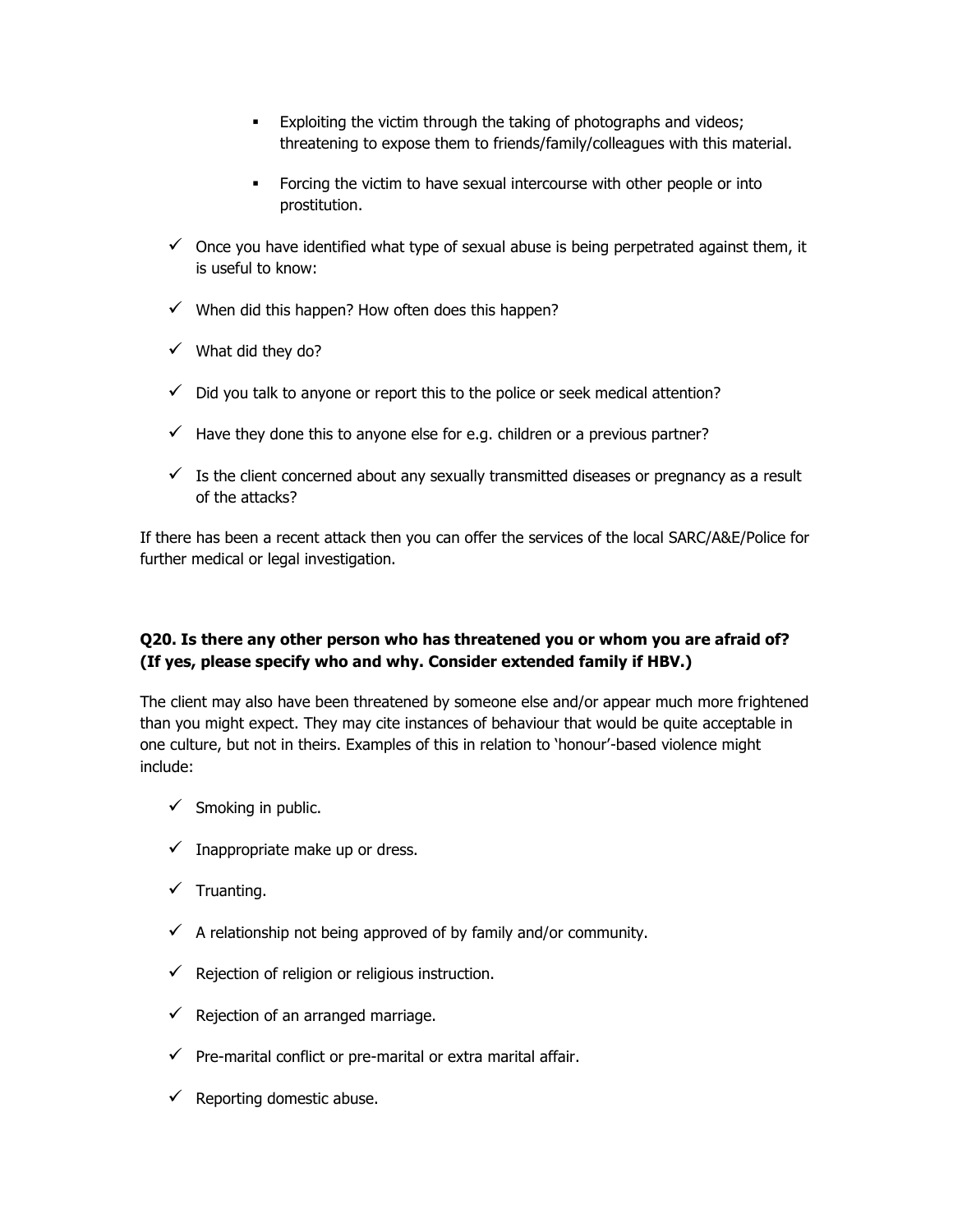- $\checkmark$  Running away.
- $\checkmark$  Sexual conduct talking, kissing, intimacy in a public place.
- $\checkmark$  Pregnancy outside of marriage.
- $\checkmark$  Being a reluctant immigration sponsor.
- $\checkmark$  Attempts to separate/divorce.
- $\checkmark$  Sexual orientation (including being gay, lesbian, bisexual or transgender).

If you do think this is a risk, you will need to establish whether relatives, including female relatives, might conspire, aid, abet or participate in the abuse or killing. For example, younger relatives may be selected, to avoid senior family members being arrested and due to the perception that younger offenders may receive a more lenient penalty. Sometimes contract killers (bounty hunters) are employed.

You should consider whether the victim's partner, children, associates or their siblings are also at risk.

Professionals should assess the following factors in relation to the nature of the risk, and actions they may take as part of a safety plan:

- $\checkmark$  The ongoing relationship or connection between the perpetrator(s) and victim may enhance vulnerability to future abuse and act as a barrier to help-seeking option.
- $\checkmark$  Other siblings being subject of similar issues.
- $\checkmark$  Strong extended family network.
- $\checkmark$  Family may seek to locate and pressurise victim.
- $\checkmark$  Family may seek to remove/abduct victim, including taking the victim abroad.
- $\checkmark$  Threat to new partner/ex-partner.
- $\checkmark$  The perpetrator(s) history of abusing others in a domestic context or of other violent behaviour.

#### **Q21. Do you know if (………..) has hurt anyone else? (Please specify whom including the children, siblings or elderly relatives. Consider HBV.)**

**PRACTICE POINT:** Perpetrators do not tend to discriminate in terms of who they are abusive towards. Research shows that it tends to be part of a perpetrator's pattern of repeated aggression toward other persons persisting over the life course, with a series of victims including siblings, schoolmates, dating partners, strangers, partner and/or work colleagues (Richards, 2004; Fagan, Stewart and Hansen, 1983; de Becker, 1999).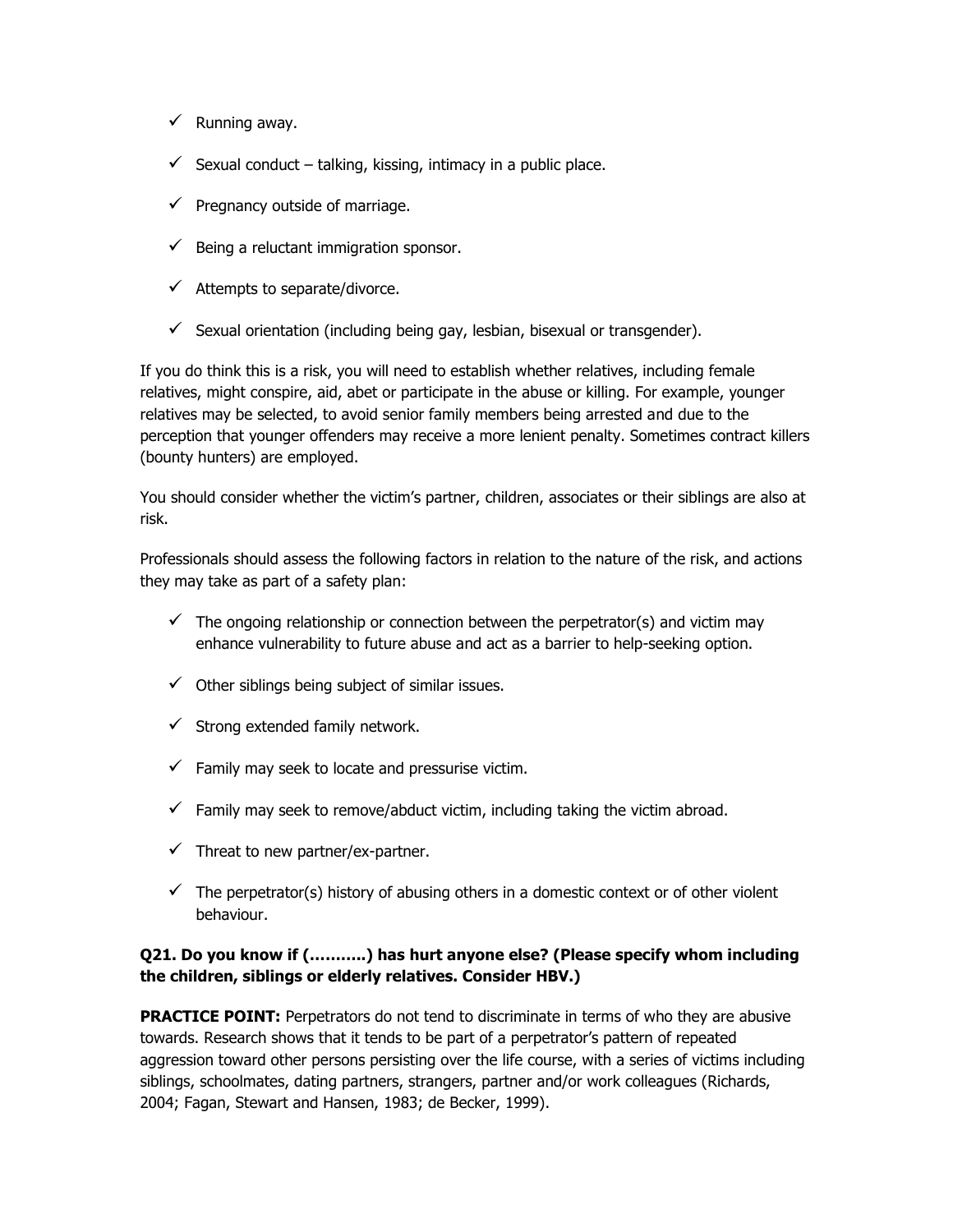The information revealed will point you to what other support agencies need to be involved with the family for example, Children and Young People's Services or the Protection of Vulnerable Adults team.

It is important to identify the following:

- $\checkmark$  Who these other victims are?
- $\checkmark$  If they are children, how and when were they harmed?
- $\checkmark$  Current whereabouts of these other victims.
- $\checkmark$  Dates of birth of these children (for identification purposes).

#### **Q22. Has (……….) ever mistreated an animal or the family pet?**

**PRACTICE POINT:** Experts increasingly recognise a correlation between cruelty to animals and domestic violence (Cohen and Kweller, 2000). For families suffering domestic violence or abuse, the use or threat of abuse against companion animals is often used for leverage by the controlling/violent member of the family to keep others in line or silent. The violence may be in the form of intimate partner violence, child abuse (both physical and sexual), or elder abuse.

This may be an important factor in whether the victim is willing to enter into refuge/emergency accommodation as these shelters may not take animals and therefore alternatives may need to be found to accommodate the whole family. There are some organisations that operate animal fostering services that may be of use to the victim until they are in accommodation that will accept pets.

#### **Q23. Are there any financial issues? For example, are you dependent on (…..) for money/have they recently lost their job/other financial issues?**

**PRACTICE POINT:** Exploring this question will also allude to the level of isolation and control the perpetrator has over the victim. Consider these points and additional questions to gain clarity over the financial control and issues:

- $\checkmark$  Are there any issues regarding the victim's access to public funds? Victims who have no recourse to public funds may be entirely reliant on their spouse for financial support.
- $\checkmark$  Check whether they jointly claim benefits. Victims who are on a low income or on no income at all may not be allowed by the perpetrator to claim benefits in their own right.
- $\checkmark$  Does the perpetrator restrict/withhold/deny access to joint/family finances?
- $\checkmark$  Has the client been forced into taking on loans/re mortgages and is the client responsible for the repayments and any defaults? Check whose names these debts are in.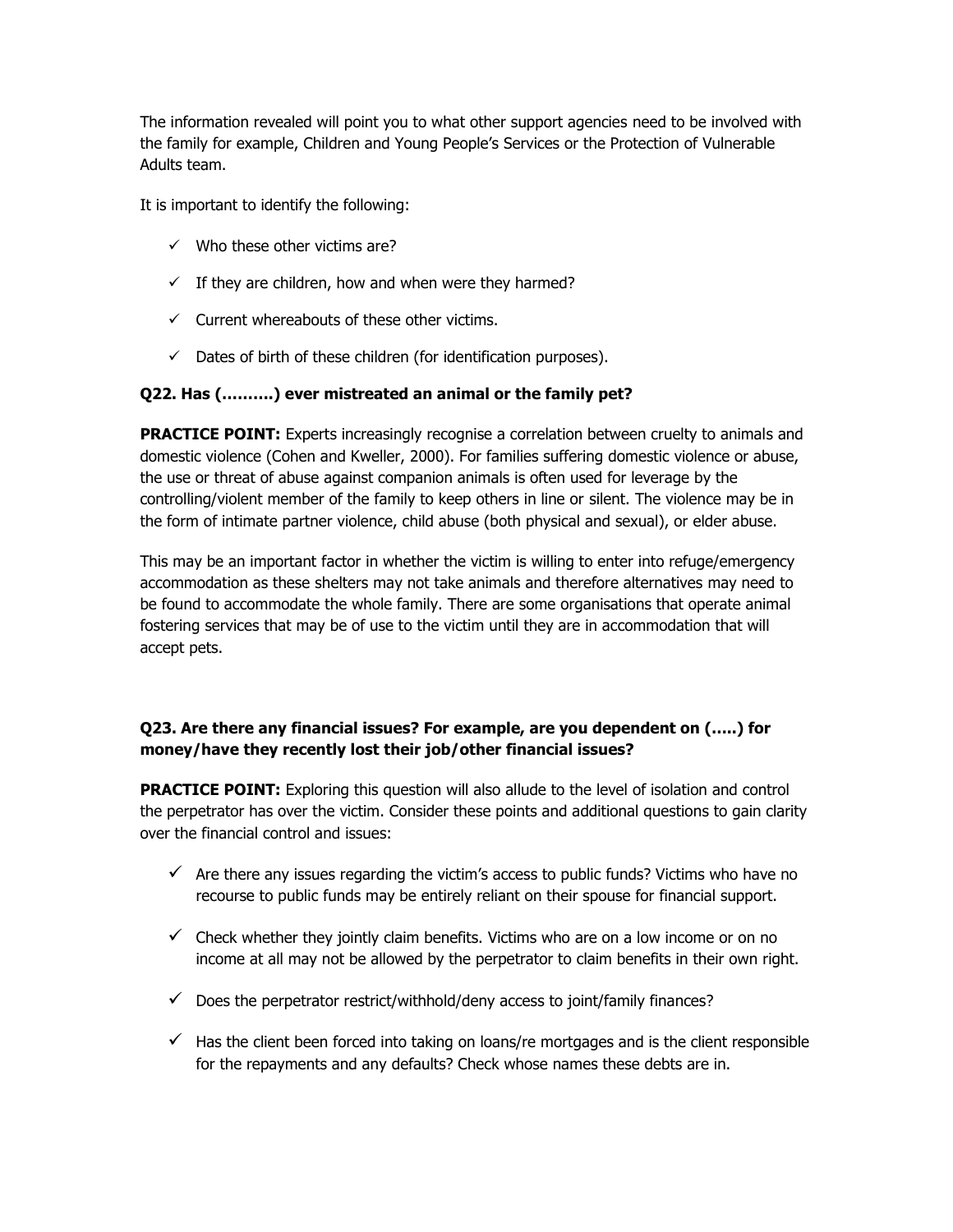Finances will need to be considered by all practitioners when considering safety options. Welfare grants or subsistence allowances may need to be negotiated between agencies to allow the victim access to some funds for accommodation or travel to accommodation. In some situations your client may need advice on benefits and/or debt management.

### **Q24. Has (……..) had problems in the past year with drugs (prescription or other), alcohol or mental health leading to problems in leading a normal life? (If yes, please specify which and give relevant details if known.)**

**PRACTICE POINT:** This includes serious problems in the past year with illicit drugs, alcohol or prescription drugs that leads to impairment in social functioning (health, relationships etc.) It also includes perpetrator depression (Regan, Kelly, Morris and Dibb 2007).

A victim may be acutely aware of how alcohol or drugs affect the perpetrator and may also blame the abuse on the addiction of the perpetrator. The victim may be reluctant for the police or any agency knowing about the abuse for fear they would find out about the perpetrators involvement with or use of drugs. They may fear incrimination themselves and they may fear the repercussions from the perpetrator. This question needs to be managed carefully and attention paid as to what the victim's concerns are around this issue. The victim and perpetrator may also be using the same or similar substances and therefore be accessing the same services, suppliers and places. You may also find it useful to establish:

- $\checkmark$  How often does the perpetrator drink/use drugs?
- $\checkmark$  Do they have an addiction?
- $\checkmark$  Are the drugs prescription or illegal?

In relation to any mental health conditions:

- $\checkmark$  Has the perpetrator been diagnosed with mental health conditions?
- $\checkmark$  Are they receiving support or intervention for this (this could be in the form of counselling, prescription drugs etc)?
- $\checkmark$  Has there been a recent change in the perpetrator's mental health?
- $\checkmark$  Are there other triggers to violent behaviour?

#### **Q25. Has (……) ever threatened or attempted suicide?**

**PRACTICE POINT:** It may also be useful to ask if the perpetrator self harms as suicidal behaviour is evidenced by a history of suicide attempts, self-harm or suicidal ideation. Homicidal behaviour is evidenced by the same. Thus if a perpetrator threatens suicide, one should be alert to the heightened risk of homicide to others (Menzies, Webster and Sepejak, 1985; Regan, Kelly, Morris and Dibb, 2007).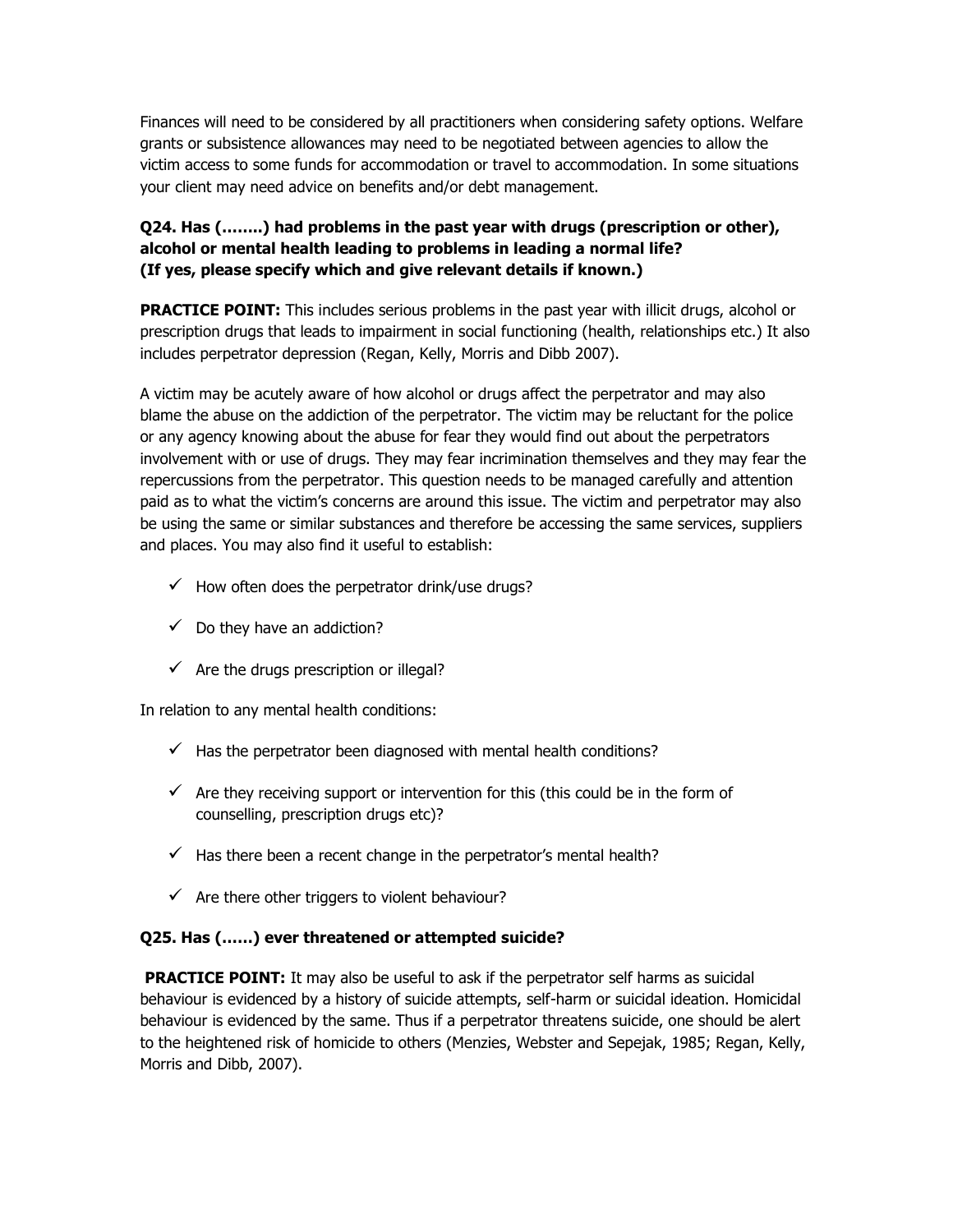Homicide-suicide occurs when the perpetrator murders the family and then commits suicide. Depression and suicidal symptoms may often be a pre-cursor to this and the most common factors in such cases is that the perpetrator needs to control the relationship. Declarations such as 'If I can't have her, then no-one can' are recurring features of domestic homicides and the killer frequently intends to kill themselves too (Wilson and Daly, 1993; Richards, Findings from the Multi-agency Domestic Violence Homicide Review Analysis, 2003).

The victim may indicate that they are frightened that the perpetrator may kill themselves, children and victim. If so, this is something that you should highlight at the MARAC. If there are any immediate concerns, you should consider sharing this information with the police and Children's Services.

## **Q26. Has (………) ever broken bail/an injunction and/or formal agreement for when they can see you and/or the children? (You may wish to consider this in relation to an ex-partner of the perpetrator if relevant.)**

**PRACTICE POINT:** Previous violations of criminal or civil orders may be associated with an increased risk of future violence. Similarly, previous violations of contact or non-contact orders may be associated with an increased risk of future violence. As a practitioner, you should consider breaches of court mandated contact arrangements, agreements with Children's Services about contact with children and breaches of civil or criminal court orders.

The victim may be aware that the perpetrator has breached bail or injunctions in relation to a previous partner. Equally, as a professional, you may be aware of this when the victim is unaware. Such information will need to be handled delicately and advice sought whether it is proportionate for you to disclose this for the victim's safety.

Victims who have experienced breaches of bail/court orders in the past may not have had a positive experience of how the police or the courts responded to these. If this is a reality for the victim they may be very reluctant to pursue any of these options now. The role of an IDVA is to try and secure a more positive experience for your client through these processes. That process begins by being realistic with them about how your local police/courts/solicitors currently perform in similar situations to your clients. If there is a history of breaches it is important for you to know the detail of these breaches as it should be relevant information for the police/solicitors and ultimately the courts in any future civil or criminal court action.

## **Q27. Do you know if (……..) has ever been in trouble with the police or has a criminal history? (If yes, please specify.)**

**PRACTICE POINT:** As with question 23, the victim may not know or not want to disclose the criminal activity of the perpetrator for fear of further reprisals from the perpetrator (or other family members) or for fear of incriminating themselves. This should be carefully explored so that you know what the barriers may be to reporting to the police and other agencies. Additional questions that could follow:

 $\checkmark$  Is the record for domestic abuse? With this partner? Another partner?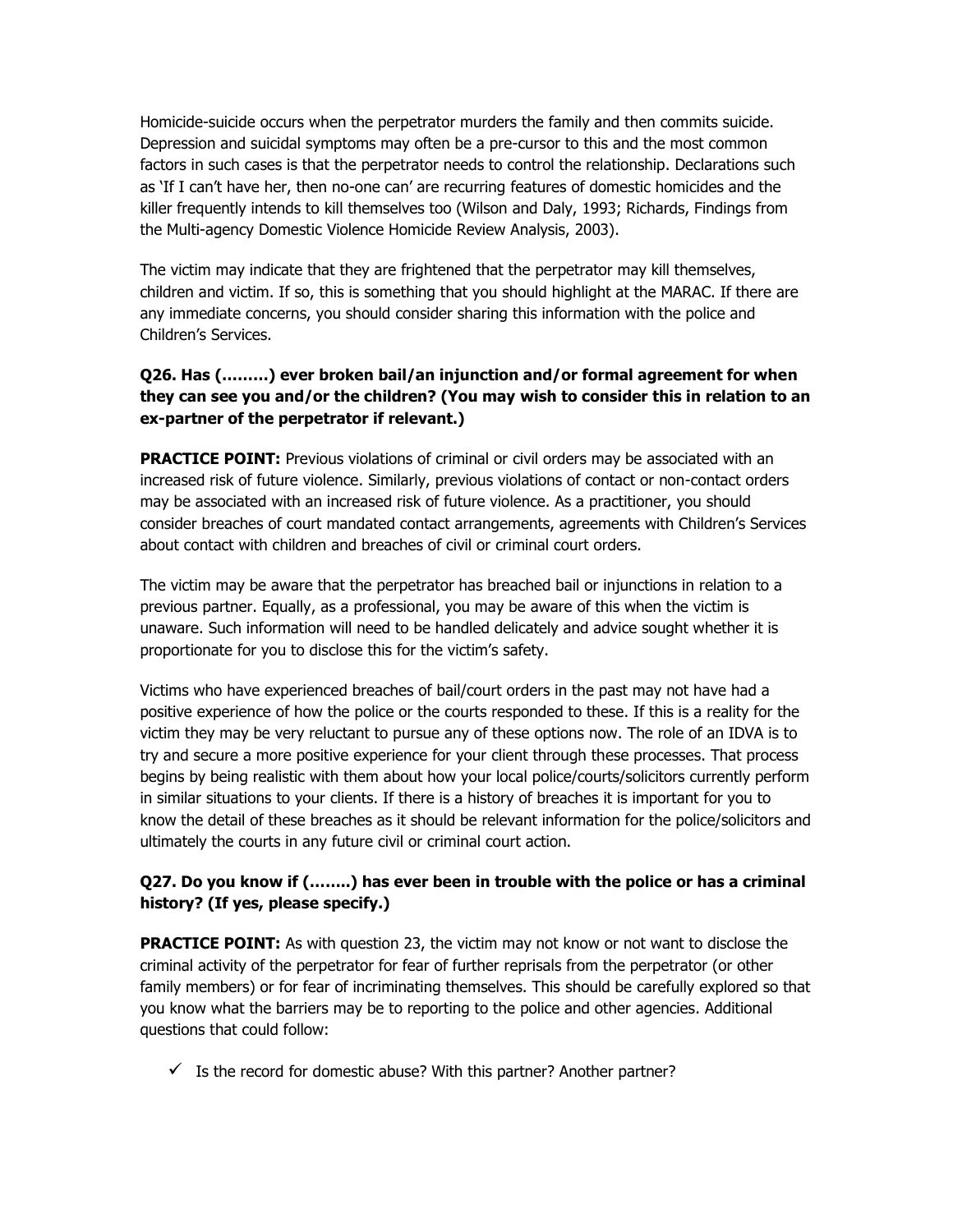- $\checkmark$  Other violence?
- $\checkmark$  Other criminal record?

The victim may be unaware of other criminal behaviour and so you may need to review the answer to this question with your local police CSU/PPU. Information about other criminal activity can both add to our understanding of the risks a perpetrator might pose and also potentially give other options to manage their behaviour.

There may be situations where your referral has come from the police and you are made aware of a perpetrators' criminal history. If so, you will need to be very sensitive to the fact that the victim may not be aware of this. The IDVA should discuss with the police what information they might be able to share with the victim.

It is important to note that offenders with a history of violence are at increased risk of harming their partner, even if the past violence was not directed towards intimate partners or family members (Stuart & Campbell, 1989; Regan, Kelly, Morris and Dibb, 2007). Research shows that abuse tends to be part of a perpetrator's pattern of repeated aggression towards other persons persisting throughout their life, with a series of victims from siblings to schoolmates to dating partners to strangers to spouse (Richards, 2004; Fagan, Stewart and Hansen, 1983). When histories of violent people are examined, a consistency begins to emerge in their approaches to interpersonal relationships (Richards, 2004). The exception to this relates to 'honour'-based violence, where the perpetrator(s) will commonly have no other recorded criminal history.

#### **REVEALING THE RESULTS TO YOUR CLIENT**

It is important that this is handled in a sensitive manner. Revealing a client is at high risk of serious harm or homicide may be frightening and overwhelming for them to hear. It is important that you state what your concerns are exactly by using the answers the client gave to you and by explaining your professional judgement. It is important that you explain what the next steps are to be, i.e. risk management, safety plans, referrals to MARAC and child protection agencies. In cases of HBV, the victim will need reassurances that there are systems in place to ensure that family members will not be contacted or informed. Such contact could clearly put the victim at much greater risk.

#### Example wording:

"You've told me a number of things which, from my experience and the tools I use to assess how dangerous your situation is, tell me that you are at risk of further serious harm. You said yourself that you were frightened of X, Y, Z which confirms my concerns. As I explained at the beginning of our conversation (refer to confidentiality and information sharing policy), using the information you have given me, I would like to develop a plan to help increase your safety. To do this you and I will need to (refer to internal safety/risk management processes) and refer your case to our local MARAC (explain supportive process of multi agency risk management)".

Equally, identifying your client is not currently high risk and that as an IDVA you may need to refer her to a different agency or provide a different service as a result may be unwelcome. This